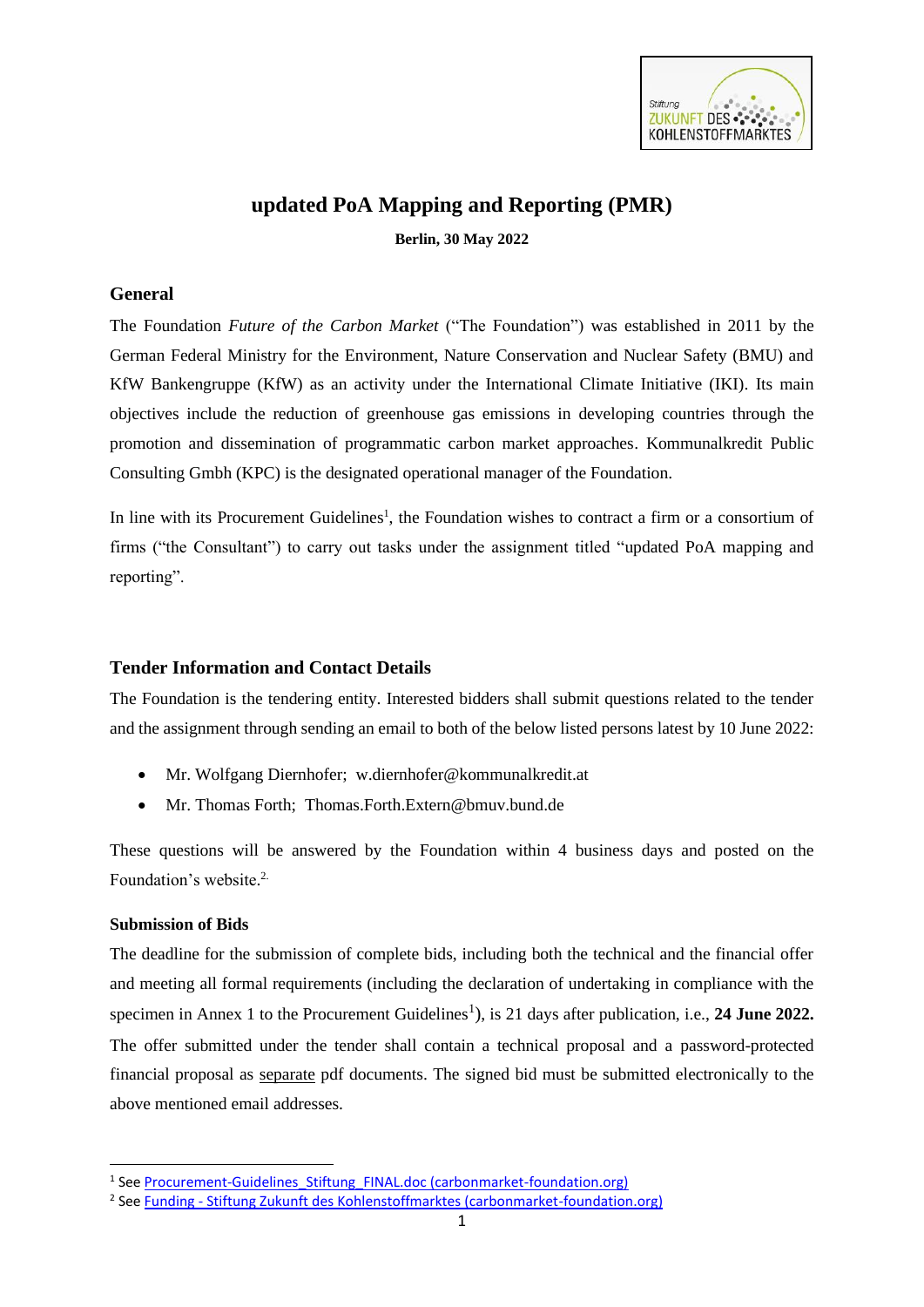

The bidder must guarantee a bid validity of 90 days.

No remuneration is granted for the preparation of the offer. Documents, samples, etc. attached to the offer become the property of the contracting authority without entitlement to remuneration. The tender documents are provided free of charge.

#### **Maximum budget**

The maximum budget for conducting the assignment as per the ToR shall be **190,000 Euros,** excluding taxes.

#### **Consortia**

The creation of diverse teams and/or consortia is encouraged. In their bids, consortia of bidders must name the members and one of their members as authorized representatives for the conclusion and implementation of the contract. Each member must include a declaration of joint and several liability with the joint offer with regard to the liabilities arising in connection with the contract. In addition, all represented members have to declare the authorization of the representative member. If the abovementioned explanations and descriptions are missing in the offer, these must be submitted before the award of the contract at the latest.

## **Tender format and requirements**

The technical proposal by the Consultant shall contain:

- a) A critical analysis of the required tasks as per the Terms of Reference ("the ToRs") including their feasibility for implementation under the required circumstances, in particular the specified time frame,
- b) An implementation concept, specifying the methodology, instruments, tools and resources the Consultant will apply to carry out the required tasks. The concept shall also contain information on (i) how the work will be organized over the time frame (GANTT chart) indicating milestones such as the submission of the single deliverables and (ii) quality management.
- c) A detailed staffing plan listing the personnel which will carry out the key tasks. The CVs shall be limited to max. 5 pages each and contain details on the individual's qualification required to conduct the tasks. Note that later changes to the staff listed in the technical proposal will require approval by the Foundation and is subject to evidencing similar qualifications by the replaced staff.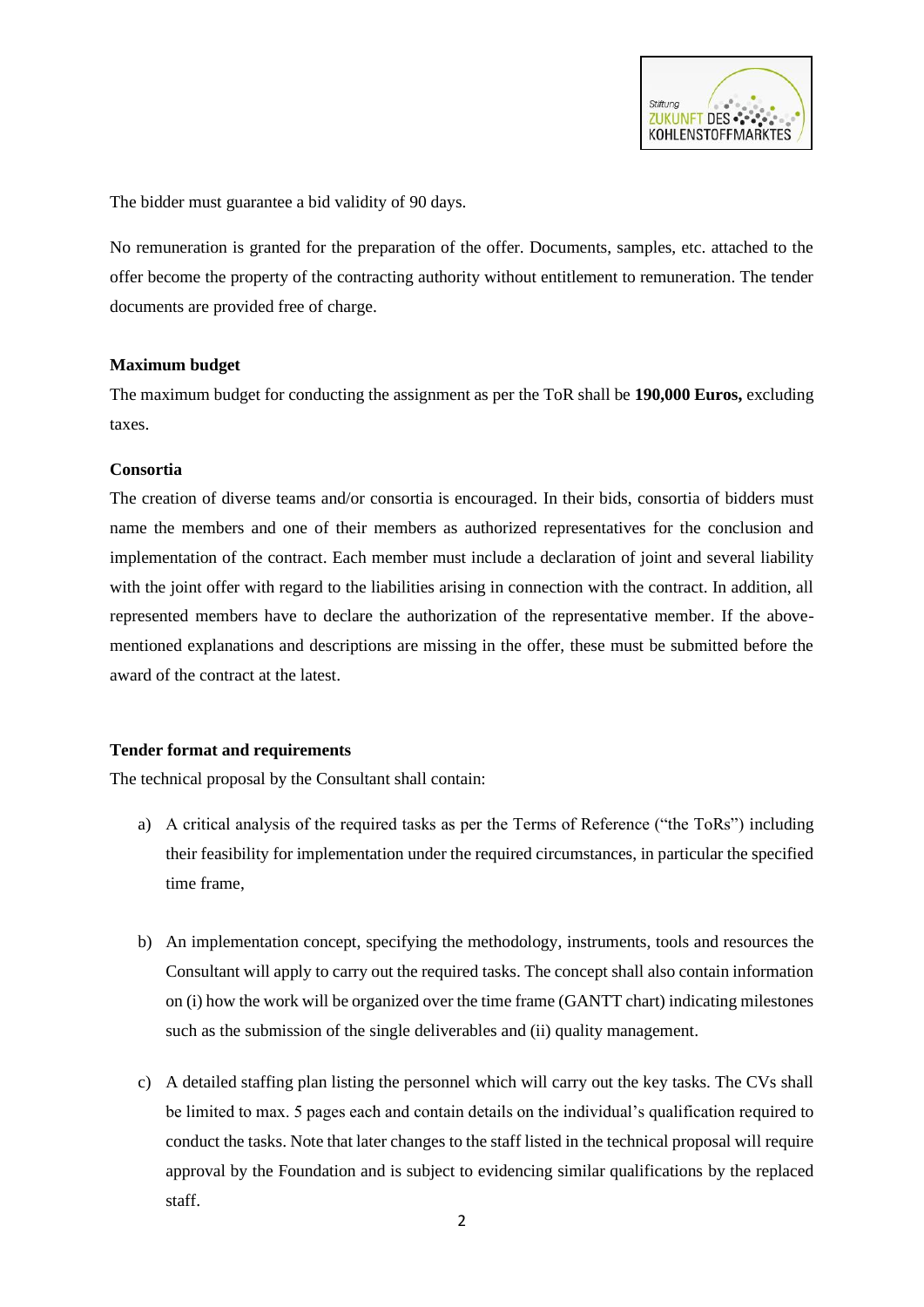

- d) The Consultant shall specify its qualifications. In particular, international expertise in the field of carbon markets including project-based mechanism and the programmatic approach (PoA), as well as know-how with regards to the status of climate negotiations under the Paris Agreement (Art 6 Rule Book) is a must. Extensive experience in interview techniques, facilitation and moderation of groups, as well as the elaboration of concise and structured reports is highly desired.
- e) If the Consultant is a group of firms (consortium), the overall consortium structure shall be explained through a suitable image. The consortium shall nominate a lead partner responsible for overall team coordination, communication with the Foundation, planning, full integration and timely submission of deliverables. The consortium lead will be the sole contractual counterpart to the Foundation and will sub-contract the single consortium members. The consortium lead shall designate a focal point for communication with the Foundation.
- f) Prior working relationships of the Consultant's key personnel with several country representatives in charge of Art 6 negotiations are considered a particular asset, facilitating the contacting and interviews in the assignment period.
- g) The overall project manager shall have at least 10 years of experience in managing and implementing complex carbon market assignments. The project manager shall be supported by team leads, each team lead responsible for a country region. The team leads must have strong international carbon market experience and extensive regional contacts relevant to the purpose of the PMR.

The technical proposal shall be limited to a maximum of **15 pages** excluding annexes. References shall be presented on one page per reference.

The financial proposal shall be submitted as password-protected file. The bidder will be requested to share the password details to open the financial proposal once the technical evaluation has been conducted, provided the technical minimum scores have been reached (see section below).

The financial proposal shall specify the number of required man days per task and sub-task in accordance with the ToRs including the respective daily fee rate in Euros. The total cost to meet the required tasks shall be stated in EUR, with VAT and other applicable taxes stated separately.